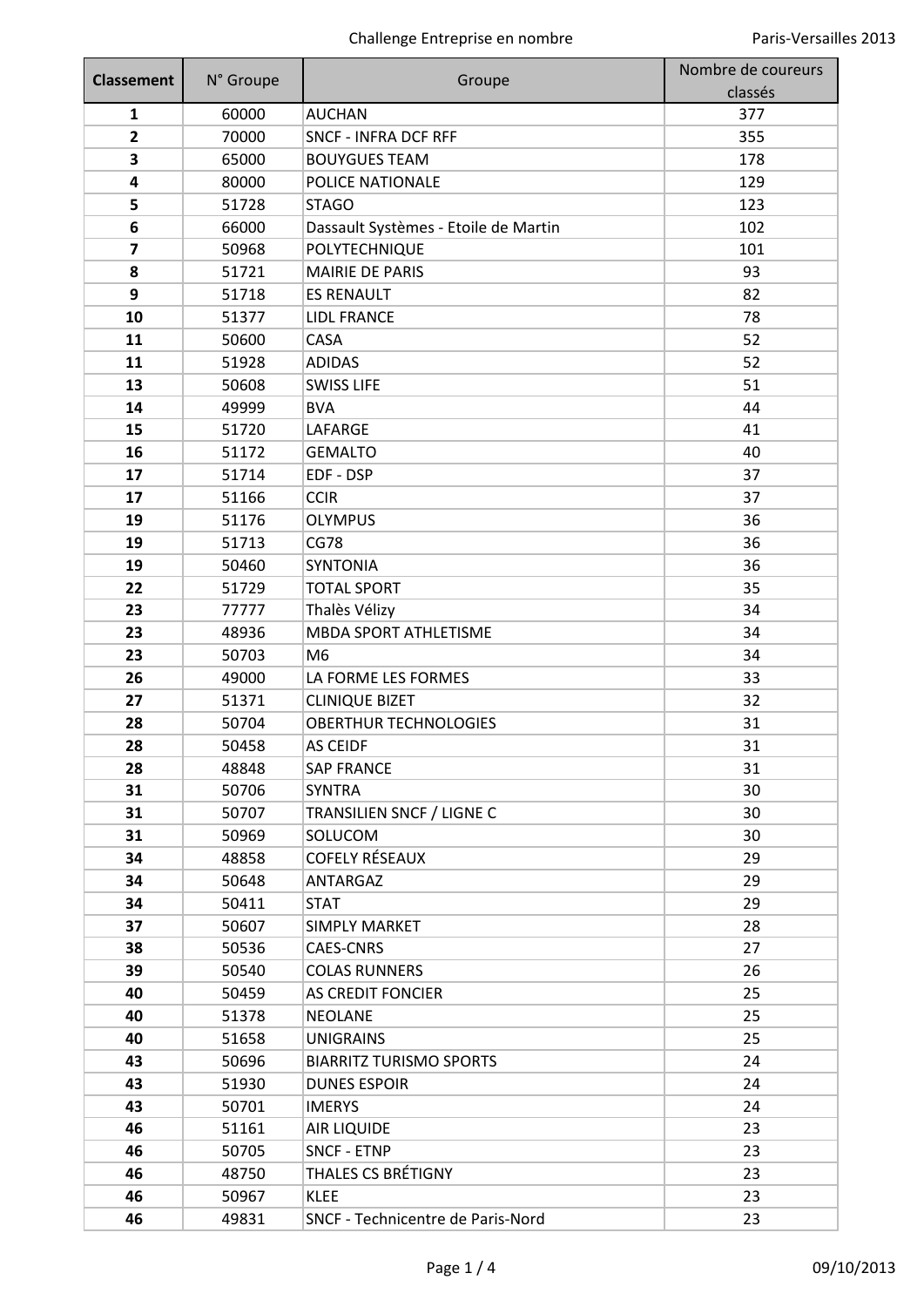| <b>Classement</b> | N° Groupe | Groupe                                        | Nombre de coureurs |
|-------------------|-----------|-----------------------------------------------|--------------------|
|                   |           |                                               | classés            |
| 51                | 51847     | <b>HUNTINGTON</b>                             | 22                 |
| 51                | 88888     | <b>ALSTOM</b>                                 | 22                 |
| 51                | 51182     | <b>ZYCKO</b>                                  | 22                 |
| 51                | 50698     | <b>CARITAS TEAM</b>                           | 22                 |
| 51                | 51717     | <b>ERAMET</b>                                 | 22                 |
| 51                | 51731     | VERSAILLES                                    | 22                 |
| 57                | 50605     | <b>HEINEKEN FRANCE</b>                        | 21                 |
| 57                | 50539     | <b>CE SNCF CLIENTELES</b>                     | 21                 |
| 57                | 50541     | <b>CORPS</b>                                  | 21                 |
| 57                | 50416     | ATHLÉTIQUE CLUB DE CHOISY LE ROI              | 21                 |
| 57                | 49962     | AS GE/CGR                                     | 21                 |
| 57                | 51723     | <b>NEOPOST</b>                                | 21                 |
| 57                | 49606     | <b>RTE CNES</b>                               | 21                 |
| 57                | 49927     | MLOZ-MTEAM                                    | 21                 |
| 57                | 51726     | <b>SEVESC</b>                                 | 21                 |
| 66                | 48688     | PSA PEUGEOT CITROEN                           | 20                 |
| 66                | 50415     | <b>BUSSY RUNNING</b>                          | 20                 |
| 66                | 50543     | <b>NEWEDGE</b>                                | 20                 |
| 69                | 48175     | <b>STERIA</b>                                 | 19                 |
| 69                | 50413     | CE MC <sup>2</sup> I GROUPE                   | 19                 |
| 69                | 51712     | CAP CM-CIC                                    | 19                 |
| 69                | 51374     | <b>GCBTP</b>                                  | 19                 |
| 69                | 51153     | <b>BTP CONSULTANTS</b>                        | 19                 |
| 74                | 48798     | <b>COURIR À BERSÉE</b>                        | 18                 |
| 74                | 49603     | <b>UTO</b>                                    | 18                 |
| 74                | 48923     | <b>RICHARDSON</b>                             | 18                 |
| 77                | 48661     | <b>SPORTS LOISIRS SANOFI</b>                  | 17                 |
| 77                | 51725     | <b>PARROT</b>                                 | 17                 |
| 77                | 50602     | <b>CRÉDIT AGRICOLE - CARDS &amp; PAYMENTS</b> | 17                 |
| 77                | 51175     | LEADMEDIA GROUP                               | 17                 |
| 77                | 50545     | SGS                                           | 17                 |
| 77                | 51178     | PROVALLIANCE                                  | 17                 |
| 77                | 50022     | OPERA NATIONAL DE PARIS                       | 17                 |
| 77                | 51181     | <b>VIRGIN MOBILE</b>                          | 17                 |
| 85                | 48837     | <b>VOLHARDING BEVEREN (B)</b>                 | 16                 |
| 85                | 49589     | <b>TZIGANES</b>                               | 16                 |
| 85                | 50133     | ARIANESPACE                                   | 16                 |
| 85                | 46145     | <b>FRANCE EXPRESS YVELINES</b>                | 16                 |
| 85                | 51724     | PARIS OUEST CONSTRUCTION                      | 16                 |
| 85                | 50538     | CE FRET SNCF                                  | 16                 |
| 85                | 51183     | THALES RAYTHEONS SYSTEMS                      | 16                 |
| 85                | 50462     | <b>ZODIAC ELECTRIQUE</b>                      | 16                 |
| 93                | 48009     | <b>GINETTE - PCSI 2</b>                       | 15                 |
| 93                | 47524     | LAUFTREFF BUTZBACH                            | 15                 |
| 93                | 50603     | <b>DAVIDSON</b>                               | 15                 |
| 93                | 48781     | <b>OMNOVA SOLUTIONS</b>                       | 15                 |
| 93                | 50962     | ARKEMA                                        | 15                 |
| 93                | 51171     | <b>EXPERTS W4Y</b>                            | 15                 |
| 93                | 51167     | <b>CE CAFY</b>                                | 15                 |
| 93                | 50970     | <b>VINCI FACILITIES</b>                       | 15                 |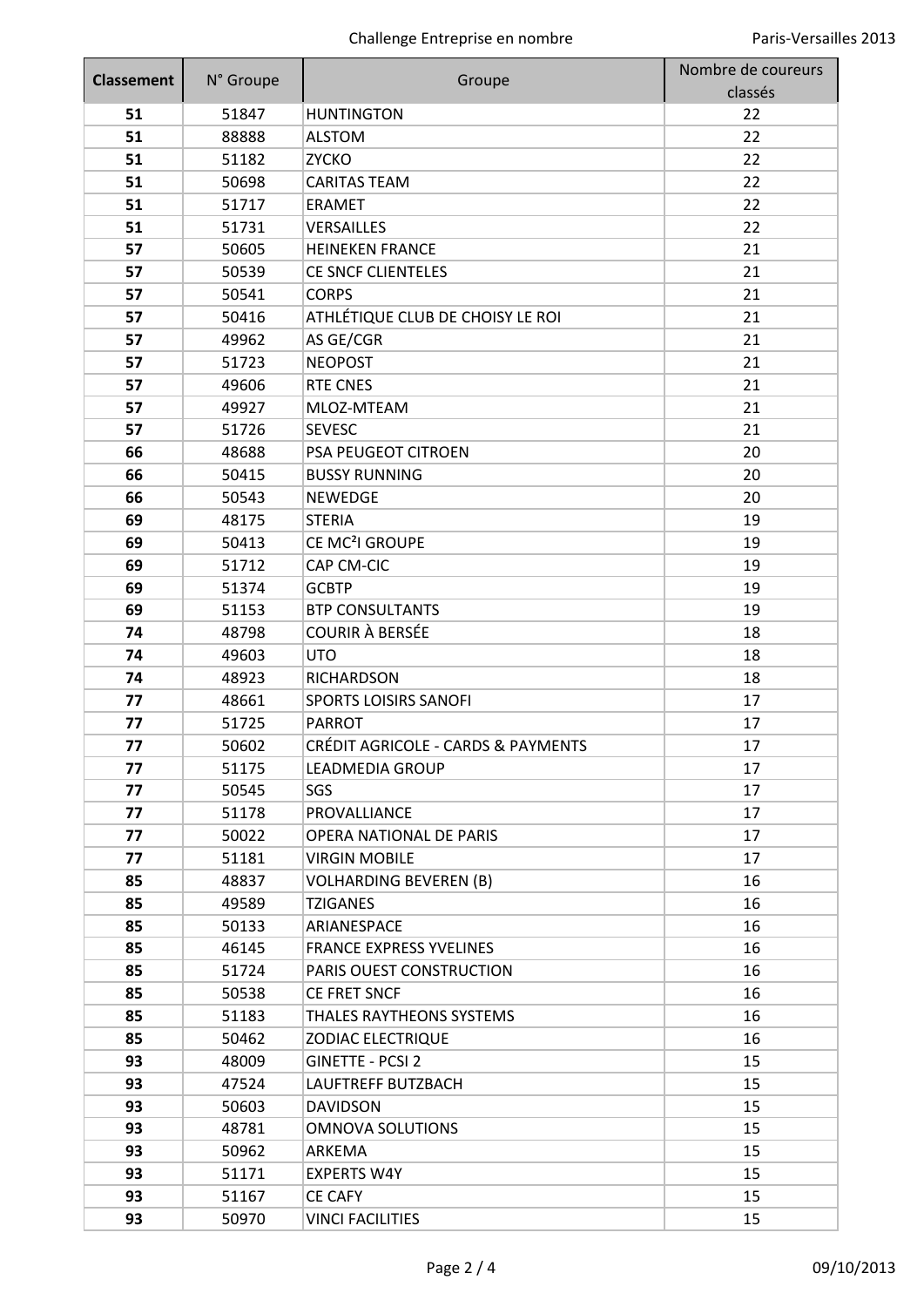| <b>Classement</b> | N° Groupe | Groupe                         | Nombre de coureurs |
|-------------------|-----------|--------------------------------|--------------------|
|                   |           |                                | classés            |
| 101               | 48838     | <b>ASCOT</b>                   | 14                 |
| 101               | 50131     | <b>ALCADIA</b>                 | 14                 |
| 101               | 50651     | <b>MEGA RUNNING TEAM</b>       | 14                 |
| 101               | 49798     | <b>NIEDAX FRANCE</b>           | 14                 |
| 101               | 50412     | <b>SUBSEA 7</b>                | 14                 |
| 101               | 50606     | <b>NOVAGRAAF</b>               | 14                 |
| 101               | 51169     | CITEL2CP                       | 14                 |
| 101               | 51382     | <b>SARETEC</b>                 | 14                 |
| 101               | 51163     | <b>AUDI FRANCE</b>             | 14                 |
| 101               | 51385     | <b>TNT EXPRESS FRANCE</b>      | 14                 |
| 101               | 51370     | <b>CLASC TRAPPES</b>           | 14                 |
| 101               | 51727     | <b>SOLANN DREAM TEAM</b>       | 14                 |
| 101               | 50599     | <b>BOSTON CONSULTING GROUP</b> | 14                 |
| 101               | 52216     | <b>GOELAND</b>                 | 14                 |
| 101               | 50649     | AU VIEUX CAMPEUR               | 14                 |
| 116               | 51722     | <b>MILLIMAN</b>                | 13                 |
| 116               | 48749     | <b>NOMIOS</b>                  | 13                 |
| 116               | 51933     | <b>RMC</b>                     | 13                 |
| 116               | 51373     | <b>FRANCE DISTRIBUTION SAS</b> | 13                 |
| 116               | 51180     | <b>SEGULA</b>                  | 13                 |
| 116               | 51179     | <b>RERB</b>                    | 13                 |
| 116               | 51177     | <b>ORESYS</b>                  | 13                 |
| 116               | 50414     | <b>CE ASTS FRANCE</b>          | 13                 |
| 116               | 50604     | <b>ENVIRONNEMENT SA</b>        | 13                 |
| 116               | 50601     | CONIX - R2M                    | 13                 |
| 126               | 50544     | <b>SCP HUBER ET ASSOCIES</b>   | 12                 |
| 126               | 51379     | <b>NEXEYA</b>                  | 12                 |
| 126               | 51375     | <b>HOTEL GEORGE V</b>          | 12                 |
| 126               | 48907     | <b>AS ORTF PARIS</b>           | 12                 |
| 126               | 50700     | <b>CRITEO RUN</b>              | 12                 |
| 126               | 51932     | PLANET JOGGING                 | 12                 |
| 126               | 51711     | <b>AXYS CONSULTANTS</b>        | 12                 |
| 126               | 49648     | <b>VEOLIA EAU</b>              | 12                 |
| 126               | 46434     | AS SITA/EQUANT                 | 12                 |
| 126               | 52319     | <b>AFRICA RUN</b>              | 12                 |
| 126               | 50963     | <b>BEARING POINT</b>           | 12                 |
| 126               | 48655     | NESTLÉ FRANCE                  | 12                 |
| 138               | 48812     | <b>KINEO RUN</b>               | 11                 |
| 138               | 47322     | <b>GALERIES LAFAYETTE</b>      | 11                 |
| 138               | 47198     | <b>DALKIA</b>                  | 11                 |
| 138               | 45432     | SHEARMAN STERLING LLP          | 11                 |
| 138               | 49681     | UNILEVER SPORT FRANCE          | 11                 |
| 138               | 50652     | <b>SIMMONS &amp; SIMMONS</b>   | 11                 |
| 138               | 49231     | <b>SSD OLIMPIAEUR ARL</b>      | 11                 |
| 138               | 45286     | ARTELIA                        | 11                 |
| 138               | 51657     | AXA RUNNING TEAM               | 11                 |
| 147               | 48446     | <b>WEBNET</b>                  | 10                 |
| 147               | 51173     | <b>GROUPE OPIEVOY</b>          | 10                 |
| 147               | 45676     | <b>FEUX FOLLETS BERNES</b>     | 10                 |
| 147               | 49778     | CE FENWICK-LINDE               | 10                 |